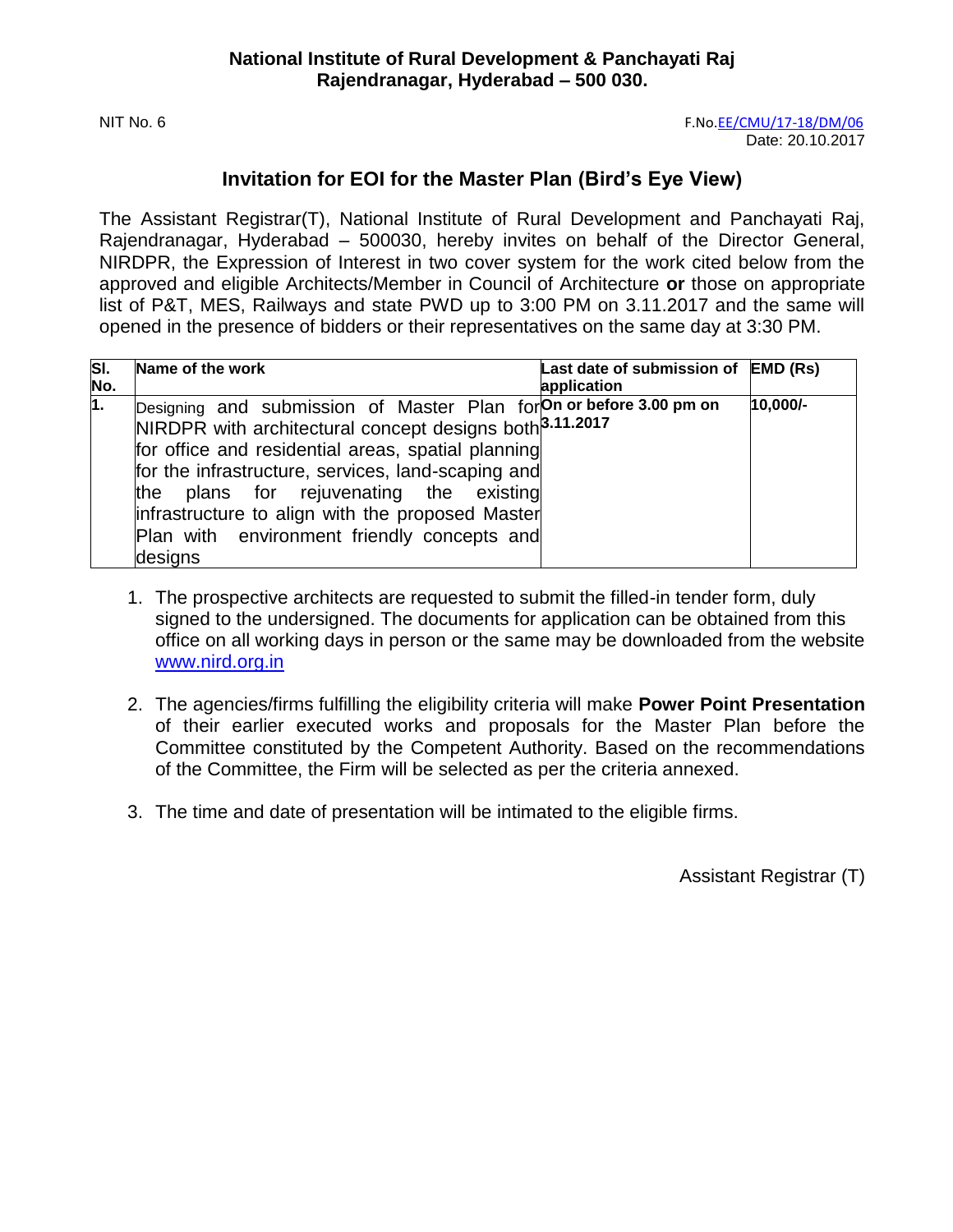#### **Tender Document**

**1.** NIRDPR is an apex organisation under the Ministry of Rural Development, Govt.of India. The Institute intends to engage an expert Architectural Agency for preparation of Master Plan for NIRDPR Campus which is spread over 174.12 acres. The interested architects may visit the site to get clear idea about the scope of the work.

# **2. Essential Eligibility Qualifications:**

All the firms with the following criteria will be eligible for participating in the EOI.

- i.The firm having Associate/ Fellow Members of "The Indian Institute of Architects" and Registered Architect, "Council of Architecture", New Delhi, India.
- ii. Should have experience in the field for not less than 10 years, as on August 2017.
- iii. Should have an annual turnover of not less than Rs 5 Crores (architectural consultancy fees) on an average which should be duly audited by a Chartered Accountant.
- iv. The firm should have PAN and GST registration.

# **3. Scope of work:**

**NIRDPR is** more than 50 years old organisation, built over the years depending on the requirements of space and other infrastructure. The organisation has spread over an extent of 174 acres covering office, hostels, training infrastructure, support infrastructure and hostels. The existing built up area and other facilities are given below.

| NIRD & PR Infrastructures break up |                                   |  |  |  |
|------------------------------------|-----------------------------------|--|--|--|
| Total Area of NIRD & PR            | $ 174.12$ acres (704638.64 Sq. m) |  |  |  |
| $\triangleright$ Office Building   | 19147 Sq. m                       |  |  |  |
| Conference Halls<br>➤              | 889 Sq. m                         |  |  |  |
| Residential<br>➤                   |                                   |  |  |  |
| <b>Buildings</b>                   | 12049 Sq. m                       |  |  |  |
| <b>Guest Houses</b>                | 10507 Sq. m                       |  |  |  |
| <b>BVBV School</b><br>↘            | 1349 Sq. m                        |  |  |  |
| <b>Internal Roads</b><br>↘         | 8.20 Kms                          |  |  |  |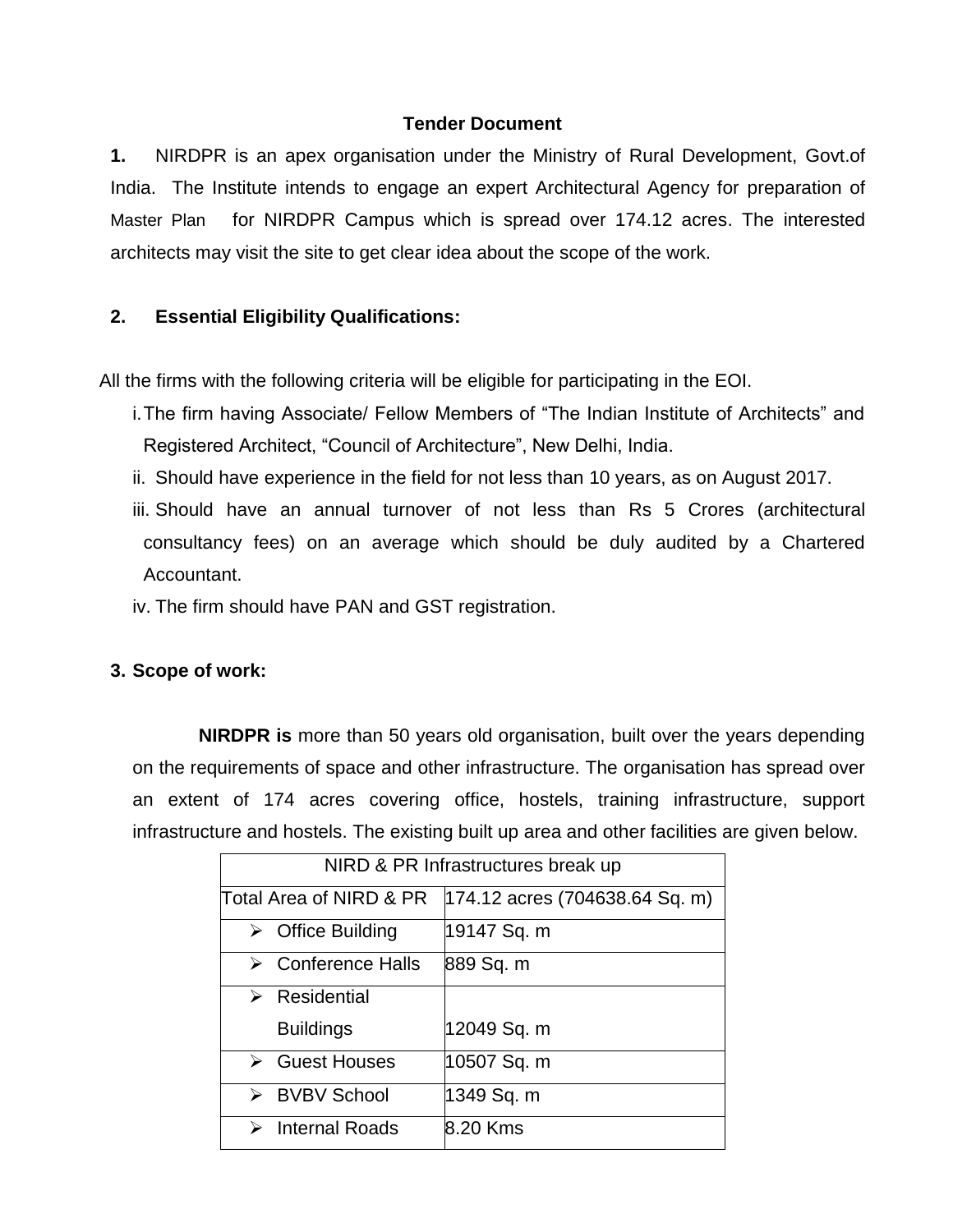The layout sketch of the campus is given in the figure given below.



# **NIRDPR Existing Layout**

# **4. Need for Master Plan and Aim**

In view of intermittent expansion of the infrastructure in a haphazard manner, the facilities have outpaced the requirements. The Master Plan aims to provide a road map from the existing physical portfolio of facilities to a consensus future vision of capacity building, research and educational environment that is fully aligned with the mission of the NIRD & PR. It should provide a logical development approach which supports the service delivery requirements of the institute. It is an investment that coordinates and aligns many diverse considerations into a strategic long term vision for facilities but to be successful it needs to combine both capacity building and facility planning. The more effort that is put into a Master Plan, the more credible the results will be. Among many advantages, a wellexecuted Master Plan can be a significant factor in improving the outcomes of the institution.

This Master Plan is a step to envisage an ideal National Institute of Rural Development and Panchyati Raj. This Master Plan is a perspective plan keeping in mind next 15 years. The Master plan will evolve in in phases, based on prioritized areas. This Master Plan is an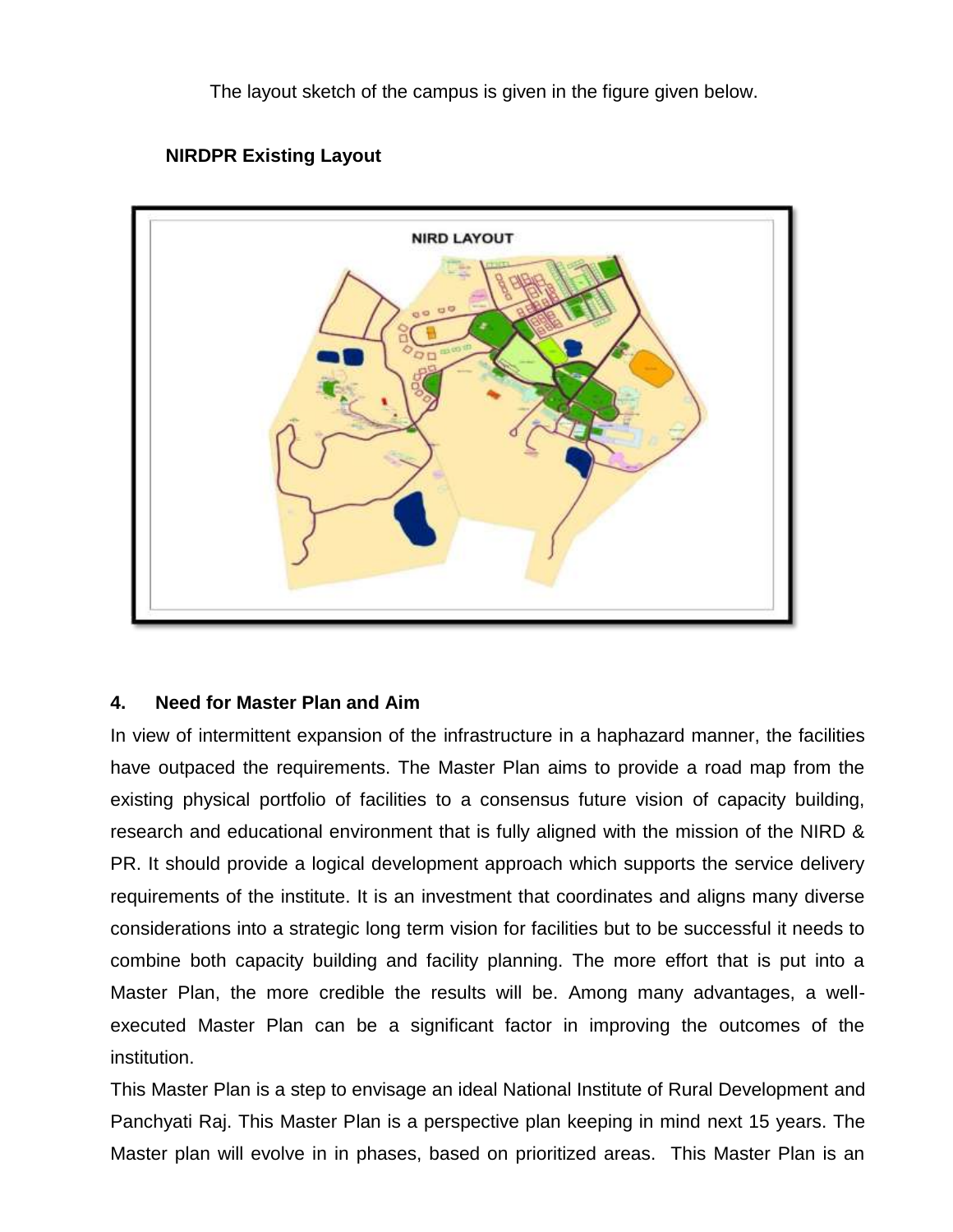initiative to install required infrastructures as per the future activity, requirement and availability of human resources to conduct them. Thus the proposed EOI is to Designing and submission of Master Plan for NIRDPR with architectural concept designs both for office and residential areas, hostels; spatial planning for the infrastructure, services; landscaping and the plans for rejuvenating the existing infrastructure to align with the proposed Master Plan with environment friendly concepts and designs ultimately aiming at eco-habitat creation with least "Carbon Foot Print".

# **5. Aim of the EOI**

The aim is meant to design Master Plan with the following aspects to serve the functional requirement listed below.

- a. Zoning and demarcation showing areas of immediate and future development if required alternative cause made with existing pattern.
- b. Plan to create additional infrastructure and support services as per the functional requirements envisaged in EOI/nature of work (ANNEXURE).
- c. Roads, walk ways, cycle paths and other minor access ways duly considering the existing pattern(to the extent possible)
- d. Water distribution lines, pumping stations. Storage tanks, and treated water lines for flushing and Horticulture duly considering the existing pattern(to the extent possible)
- e. Storm water collection system and rain water harvesting system duly considering the existing pattern (to the extent possible).
- f. Solid waste management system, sewerage, collection tanks, treatment and disposals duly considering the existing pattern (to the extent possible).
- g. Landscaping and reforestation duly considering the existing pattern(to the extent possible)
- h. Individual building locations and grouping, functional zoning duly considering the existing pattern (to the extent possible).
- i. Other common facilities, logistical facilities like security, compound wall gate, Surveillance etc.
- j. Integrated Building management system as required as possible with the existing pattern.
- k. The lay out shall be designed with all the parameters to suit the large area development provisions of GRIHA (Green Rating for Integrated Habitat Assessment).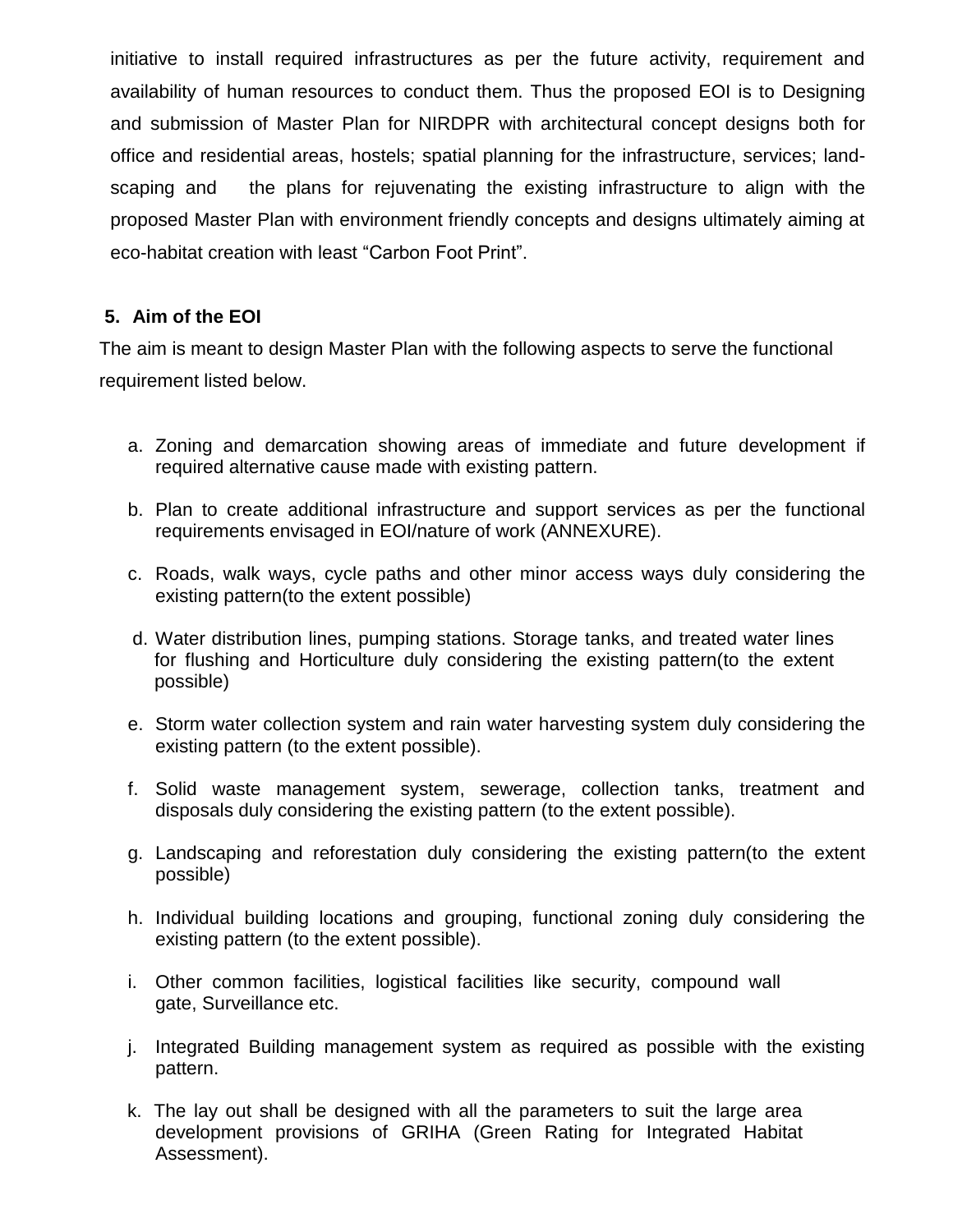l. The outcome will be the Master Plan in 3D computer image and Architectural concepts/drawings/Design for all the proposed new buildings/infrastructure and for realigning the existing infrastructure.

|                | Tentative/Approximate Space requirement for immediate needs and projected needs for<br>2030 |                                        |                                                                                                            |                                                                  |                                                                                                                                                                                                                                                                                                                                                                                                                                                                                                                                                            |  |
|----------------|---------------------------------------------------------------------------------------------|----------------------------------------|------------------------------------------------------------------------------------------------------------|------------------------------------------------------------------|------------------------------------------------------------------------------------------------------------------------------------------------------------------------------------------------------------------------------------------------------------------------------------------------------------------------------------------------------------------------------------------------------------------------------------------------------------------------------------------------------------------------------------------------------------|--|
| SI<br>No.      | Category of the<br>infrastructure                                                           | <b>Existing</b><br>space in<br>(Sq Ms) | <b>Additional</b><br>Area needed<br>for<br>sanctioned<br>strength<br>i.e.<br>immediate<br>needs<br>(Sq Ms) | <b>Additional</b><br>space<br>requirement<br>(Sq Ms) for<br>2030 | <b>Remarks</b>                                                                                                                                                                                                                                                                                                                                                                                                                                                                                                                                             |  |
|                | <b>Office Buildings with adjoining</b><br>conference                                        |                                        |                                                                                                            |                                                                  |                                                                                                                                                                                                                                                                                                                                                                                                                                                                                                                                                            |  |
| $\mathbf{1}$   | New Conference halls                                                                        | 0.00                                   | 800.00                                                                                                     | 0.00                                                             | <b>There</b><br>immediate<br>is<br>of<br>requirement<br>new<br>Conference<br>halls<br>Two training halls of<br>200 Sq Ms and four<br>new training centers of<br>100 Sq Ms each for<br>the expanded training<br><b>This</b><br>needs.<br><b>is</b><br>immediately required<br>as many a times the<br>trainings<br>are<br>getting<br>due<br>limited<br>to<br>insufficient<br>training<br>halls/conference halls.<br>This additionally is in<br>addition to the existing<br>halls/<br>training<br>conference<br>halls<br>existing<br>in<br>various<br>blocks. |  |
| $\overline{2}$ | Class rooms for<br>PGDRDM (Four<br>Class rooms with 120<br>Sq Ms each)                      | 0.00                                   | 780.00                                                                                                     | 0.00                                                             | Four Class rooms of<br>120<br>Sq<br>fully<br>Ms,<br>equipped<br>for the students is<br>needed<br>immediately.<br>In addition<br>faculty<br>the<br>for<br>space<br>adjunct<br>faculty and<br>other<br>support<br>staff<br>needed is taken as<br>another 300 Sq. Ms                                                                                                                                                                                                                                                                                          |  |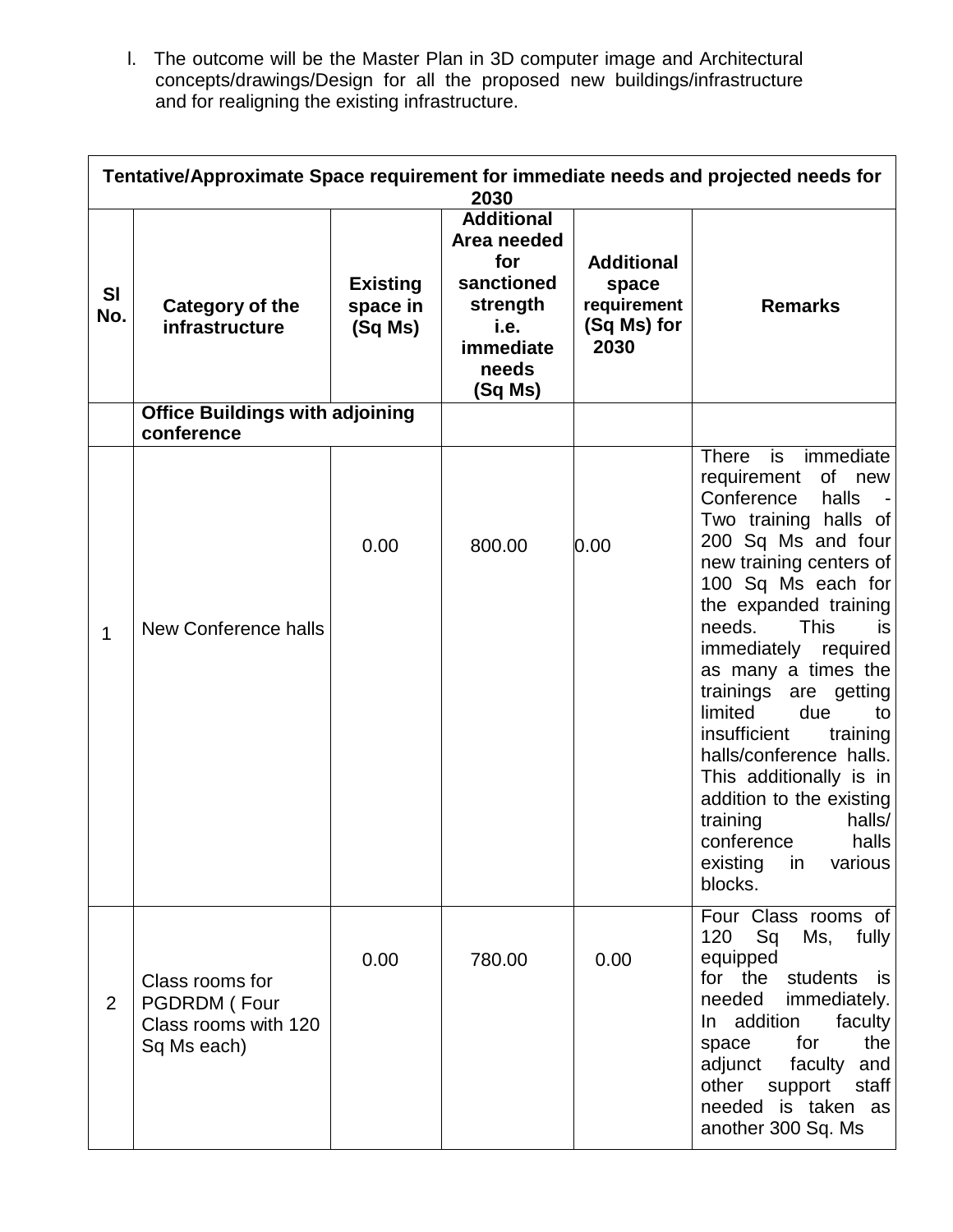| 3              | <b>Discussion rooms</b> | 0.00   | 154.00 | 0.00 | will<br>This<br>space<br>be<br>organized<br>by<br>redistribution of<br>Schools/Centers<br>in<br>the existing buildings<br>and the proposed new<br>space to be created.<br>One discussion room<br>for each School, which<br>will be used by all the<br>under<br>centers<br>a<br><b>Thus</b><br>school.<br>7<br>schools<br>need<br>one<br>discussion room of 22<br>Sq<br>Ms<br>each<br>is<br>provided. |
|----------------|-------------------------|--------|--------|------|------------------------------------------------------------------------------------------------------------------------------------------------------------------------------------------------------------------------------------------------------------------------------------------------------------------------------------------------------------------------------------------------------|
| $\overline{4}$ | Auditorium              | 598.00 | 598.00 | 0.00 | auditorium<br>Existing<br>inadequate<br>for<br>is<br>the<br>expanding<br>activities.<br>Therefore<br>an<br>additional<br>auditorium<br>of existing capacity of<br>598 Sq Ms is provided.<br>This is an immediate<br>requirement.                                                                                                                                                                     |
| 5              | Amphitheater            | 0.00   | 825.00 | 0.00 | An open air<br>amphitheater is<br>needed for use and<br>it is an immediate<br>requirement.                                                                                                                                                                                                                                                                                                           |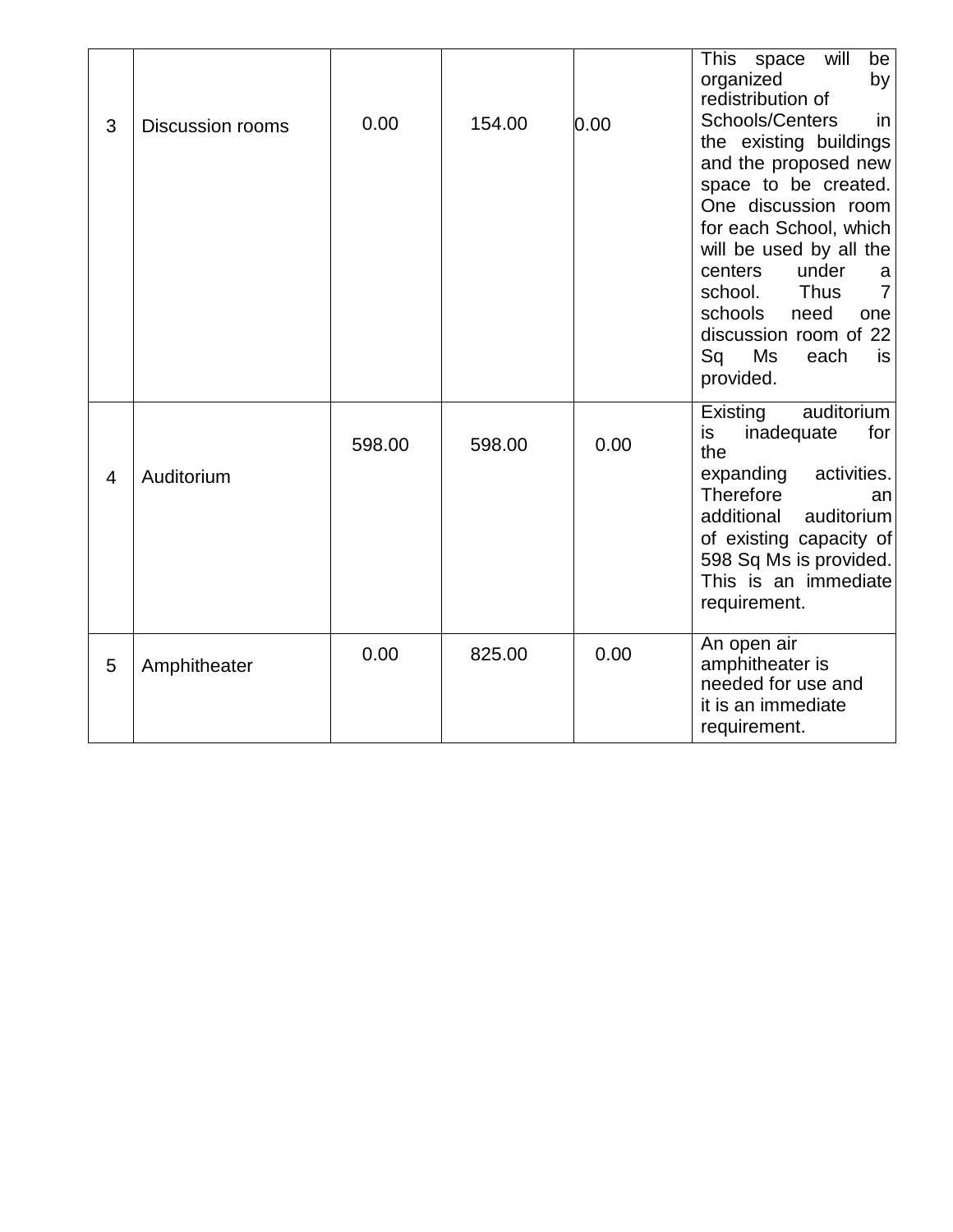| 6              | Quarters             | 12049.00 | 6712.00  | 2936.00 | 70 additional quarters<br>for<br>are<br>proposed<br>catering<br>to the new faculty and<br>support<br>staff.<br>The<br>quarters for various<br>levels is planned in<br>cluster model. Along<br>with<br>new<br>construction, some of<br>the existing quarters<br>need to be replaced,<br>which will be done<br>alongside. These 70<br>quarters are for<br>the<br>immediate<br>requirement. For the<br>projected 2030 needs,<br>additional<br>36<br>an<br>quarters are proposed<br>taking the proposed<br>expansion of activities<br>and thus staff. |
|----------------|----------------------|----------|----------|---------|---------------------------------------------------------------------------------------------------------------------------------------------------------------------------------------------------------------------------------------------------------------------------------------------------------------------------------------------------------------------------------------------------------------------------------------------------------------------------------------------------------------------------------------------------|
| $\overline{7}$ | Hostels/guest houses | 10507.00 | 19912.00 | 4000.00 | Need for immediate<br>requirements<br><b>IS</b><br>projected<br>as below: 1. Dormitory<br>for RTP- 100 bed-960<br>Sq Ms<br>2. Hostel for RTP-50<br>bed-1300 Sq Ms<br>3. PGDM Hostel- 150<br>bed-3260 Sq Ms<br>4. Studio Apartment -<br>20 bed- 585 Sq Ms<br>5. Hostel for interns-30<br>bed- 600 Sq Ms;<br>additional<br>An<br>requirement<br>0f<br>4000 Sq Ms<br>0f<br>hostels is projected<br>for long term needs<br>up to<br>2030.                                                                                                             |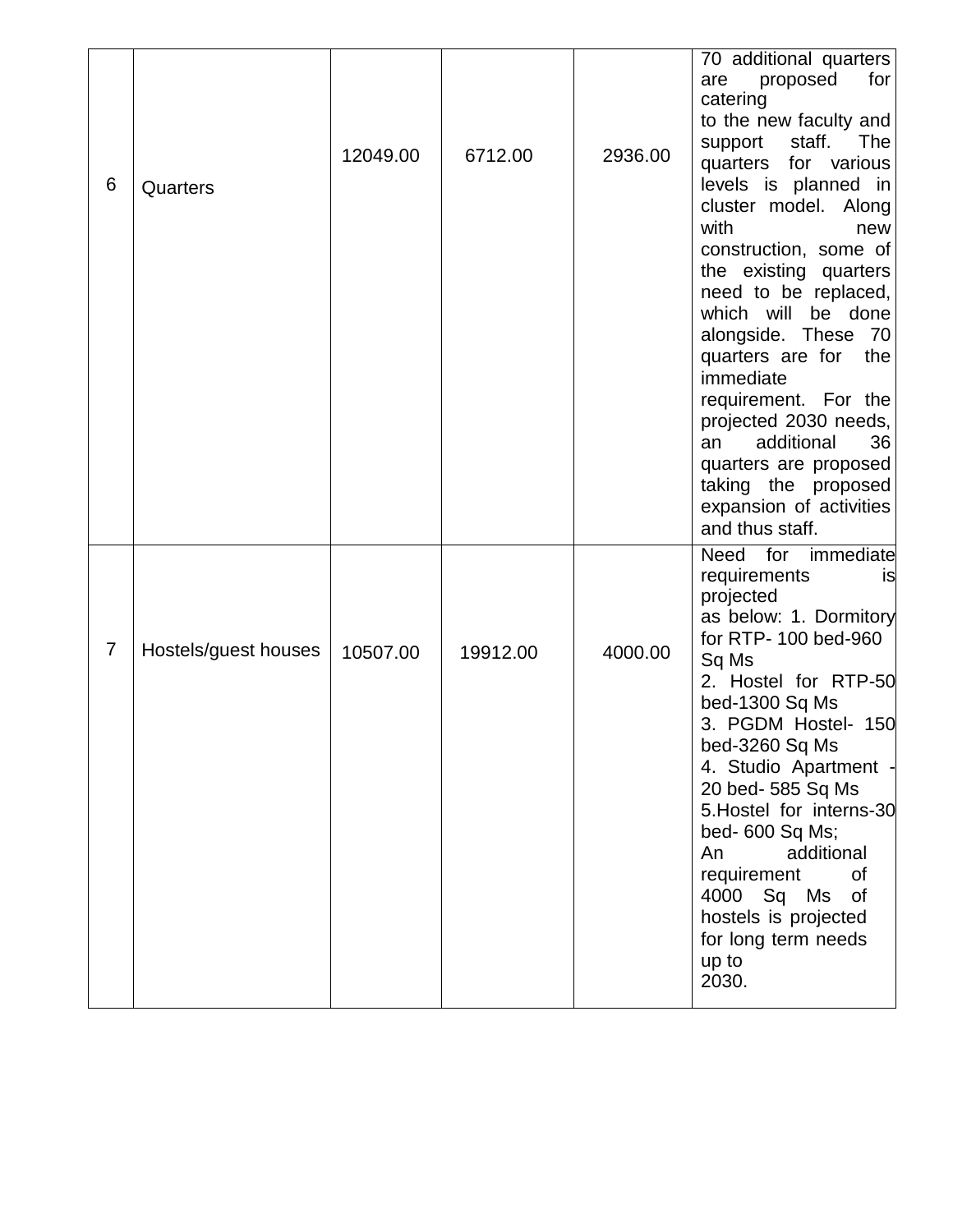| 8               | Garage and Parking                            | 635.00 | 7200.00 | 0.00 | Existing parking and<br>highly<br>garage<br>is<br>insufficient. Therefore<br>additionally<br>is<br>the<br>provided<br>for<br>immediate needs. This<br>distributed<br>will<br>be<br>the<br>according<br>to<br>blocks<br>and |
|-----------------|-----------------------------------------------|--------|---------|------|----------------------------------------------------------------------------------------------------------------------------------------------------------------------------------------------------------------------------|
| 9               | Market complex with<br><b>ATM</b>             | 0.00   | 200.00  | 0.00 | The need for this is<br>very urgent. It will be<br><b>SO</b><br>arranged for the use of<br>the local community<br>and other institutions<br>also.                                                                          |
| 10              | <b>Security Office</b>                        | 40.51  | 100.00  | 0.00 | The provision<br>envisaged for<br>respectable resting<br>place for the<br>security staff, which<br>is now inadequate.                                                                                                      |
| 11              | Canteen                                       | 154.00 | 304.00  | 0.00 | An<br>additional<br>canteen<br>proposed<br>for the<br>participants<br>and<br>faculty/staff to use. It<br>will<br>be<br>run<br>on<br>outsourcing<br>basis.<br>Additional<br>area<br>Sq<br>proposed is 304<br>Ms.            |
| 12 <sub>2</sub> | Additional<br>Space for<br>CGARD,<br>Annexure | 0.00   | 1000.00 | 0.00 | The centers activities<br>expanding<br>and<br>are<br>has<br>high<br>potential<br>for<br>generating<br>revenue.<br>Hence separate, ultra-<br>modern<br>gadgets<br>is<br>for<br>proposed<br>immediate needs.                 |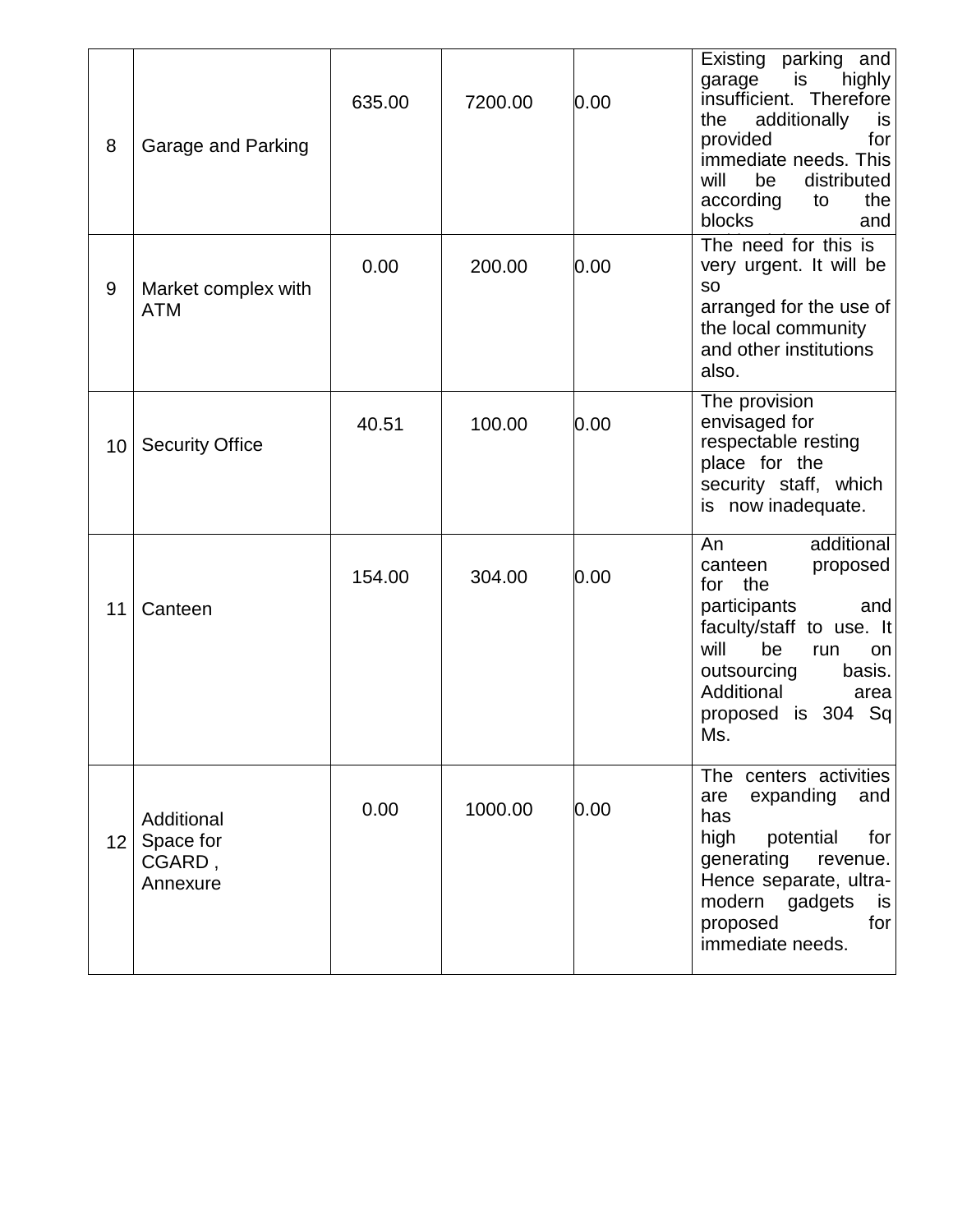| 13 <sup>2</sup> | <b>Additional Space for</b><br>RTP, Annexure | 0.00 | 4000.00 | 0.00    | units<br>RTP<br>are<br>expanding,<br>new<br>economic<br>activities<br>being<br>are<br>identified<br>to<br>demonstrate<br>in<br>collaboration<br>with<br>DRDO/ISRO/IITs.<br>Training facilities also<br>need to be expanded.<br>The proposed area is<br>immediate<br>of<br>requirements                                                                                                                                                                                         |
|-----------------|----------------------------------------------|------|---------|---------|--------------------------------------------------------------------------------------------------------------------------------------------------------------------------------------------------------------------------------------------------------------------------------------------------------------------------------------------------------------------------------------------------------------------------------------------------------------------------------|
| 14              | <b>Convention Center</b>                     | 0.00 | 4000.00 | 2000.00 | is<br>It<br>already<br>sanctioned<br>project.<br>For want of<br>Plan<br><b>Master</b><br>the<br>construction is yet to<br>begin. It will be done<br>in such a way that it<br>will be self- sustaining<br>by generating its own<br>revenue by catering to<br>needs<br>the<br>0f<br>neighboring<br>institutions and private<br>use. This will also be<br>accompanied<br>by<br>a<br>high<br>end<br>hostel<br>to<br>cater to about<br>100<br>persons stay at any<br>point of time. |
| 15              | <b>Faculty Building</b>                      | 0.00 | 8200.00 | 3000.00 | Immediate<br>additional<br>requirement<br>for the<br>faculty/support staff is<br>envisaged. This also<br>takes into account the<br>need for Skill Center<br>which is expanding.<br>An additional space<br>οf<br>3000<br>Sq<br>Ms<br>is<br>provisioned<br>for<br>the<br>future needs up<br>to<br>2030.                                                                                                                                                                          |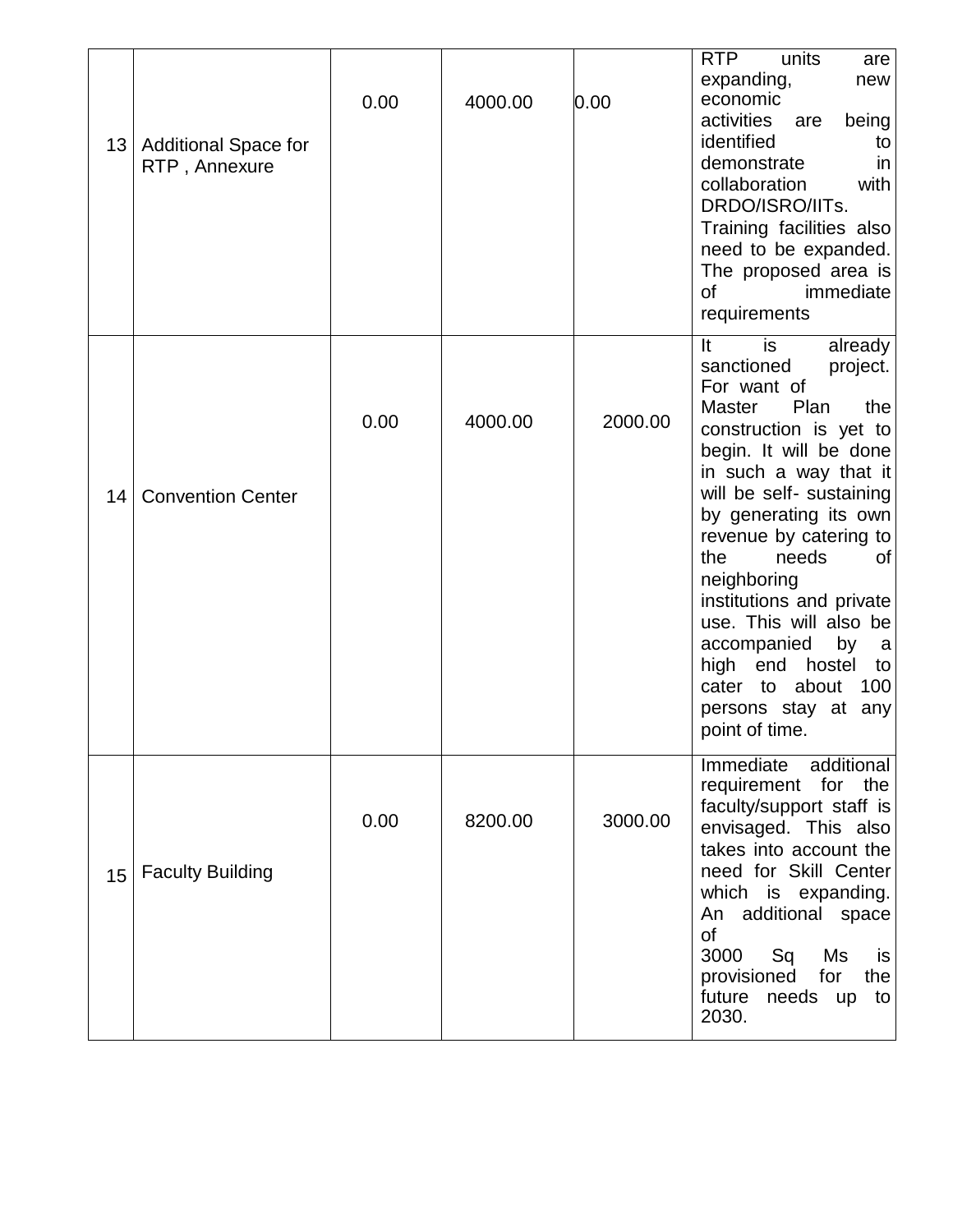| 16              | Space for Senior<br>officers and adjunct<br>faculty | 0.00 | 1633.00 | 3000.00 | The existing facilities<br>are not of appropriate<br>size<br>and space. Additional<br>proposed.<br>The<br>is<br>be<br>will<br>space<br>integrated with other<br>blocks<br>or<br>proposed<br>expanded<br>space<br>to<br>have<br>integrated<br>functioning |
|-----------------|-----------------------------------------------------|------|---------|---------|----------------------------------------------------------------------------------------------------------------------------------------------------------------------------------------------------------------------------------------------------------|
| 17              | <b>Store Room</b>                                   | 0.00 | 180.00  | 0.00    | A centralized store<br>room is an immediate<br>need.<br>This will be<br>integrated with the<br>proposed new space.                                                                                                                                       |
| 18              | E learning centre                                   | 0.00 | 200.00  | 200.00  | New facility, one<br>immediate and<br>another by<br>2030 are proposed.<br>They will be integrated<br>with the<br>existing/proposed<br>expanded space.                                                                                                    |
| 19              | Mini Computer lab<br>(Working lab)                  | 0.00 | 400.00  | 200.00  | The facility will be<br>integrated with the<br>existing or<br>proposed expanding<br>space                                                                                                                                                                |
| 20 <sup>1</sup> | Common Room for<br><b>Female Staff</b>              | 0.00 | 100.00  | 100.00  | It is needed to take<br>care of the gender<br>facility<br>and create an<br>environment of<br>gender friendly<br>facilities.                                                                                                                              |
| 21              | Recreation cum lunch<br>Room                        | 0.00 | 200.00  | 100.00  | An additional space<br>for the staff to create<br>a<br>good working<br>environment is<br>proposed                                                                                                                                                        |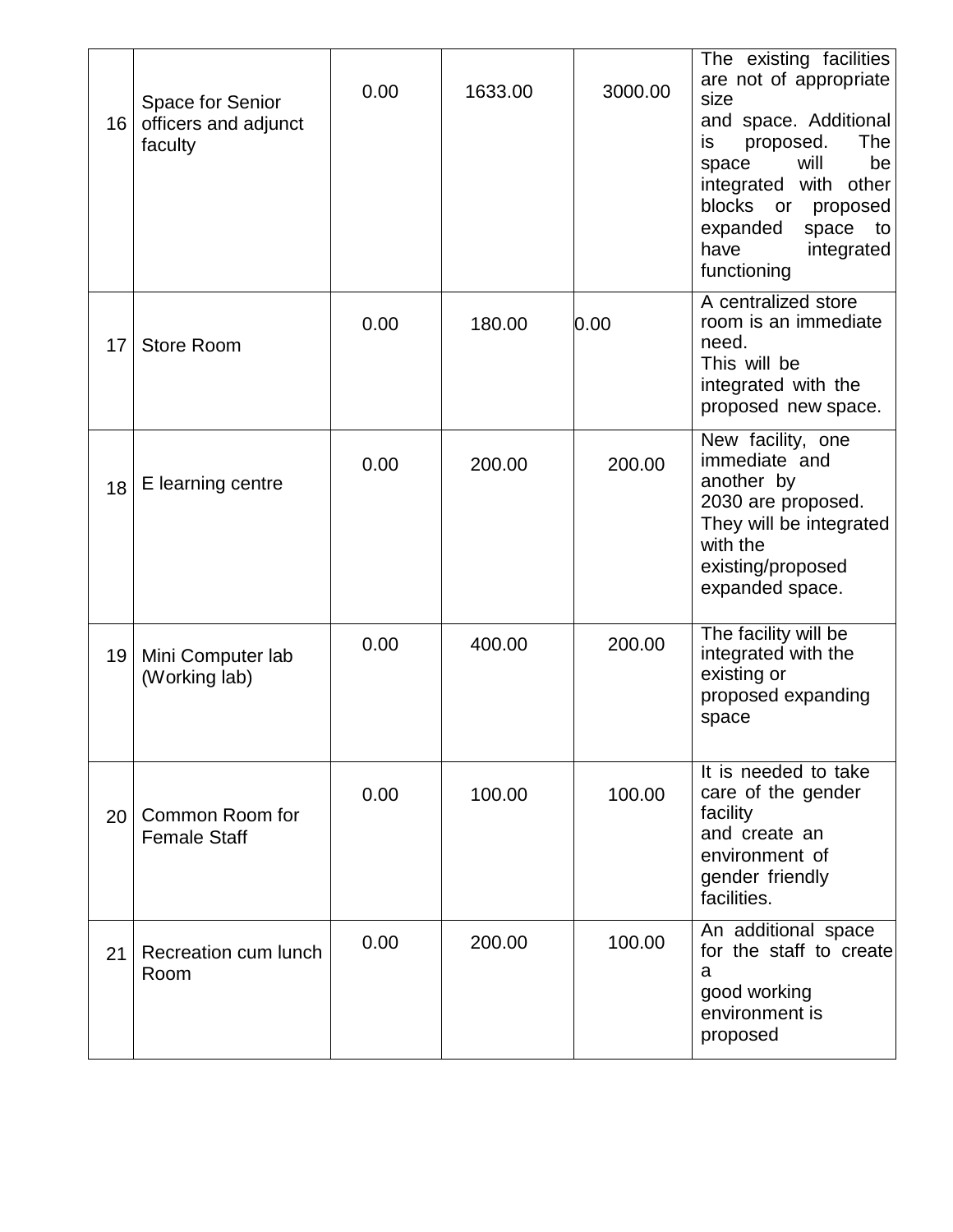| 22 | Audio visual lab                                             | 0.00    | 200.00   | 0.00     | This is immediate<br>requirement                                                                                                                                                                                                                                                                                                                          |
|----|--------------------------------------------------------------|---------|----------|----------|-----------------------------------------------------------------------------------------------------------------------------------------------------------------------------------------------------------------------------------------------------------------------------------------------------------------------------------------------------------|
| 23 | Special Class room for<br>differently<br>abled participants  | 0.00    | 400.00   | 0.00     | An innovative facility<br>for the proposed<br>special<br>programs for Specially<br>abled persons                                                                                                                                                                                                                                                          |
| 24 | Additional space for<br>the Bharatiya<br>Vidya Bhavan School | 1349.00 | 2000.00  |          | Existing space for the<br>BAVB School is highly<br>inadequate. Proposed<br>to add space to meet<br>the growing needs of<br>the School. School is<br>supported based<br>on<br>term<br><b>MOU</b><br>long<br>between NIRDPR and<br>BV School, which is a<br>major attraction and<br>encouragement<br>for<br>attracting<br>qualitative faculty and<br>staff. |
|    | <b>Total Approximate</b><br>Space<br>Required                |         | 60098.00 | 15536.00 |                                                                                                                                                                                                                                                                                                                                                           |

`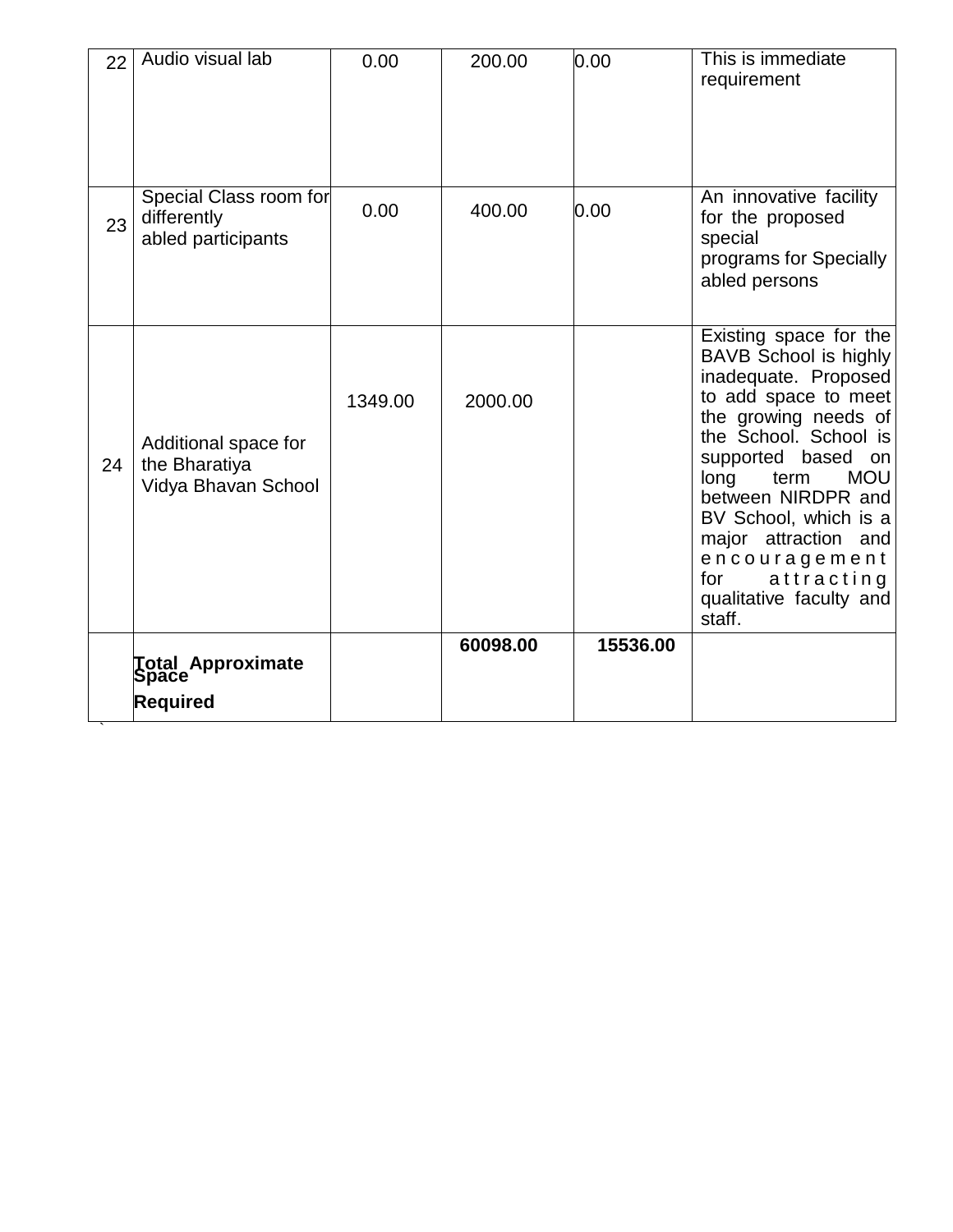#### **6. Selection Process:**

The agencies/firms fulfilling the eligibility criteria as stipulated will make **Power Point Presentation** of their profile including earlier executed works and the broad concept of the proposed Master Plan for NIRDPR before the Committee constituted by the Competent Authority for the purpose. Based on the recommendations of the Committee, the Firm will be selected as per the award criteria mentioned below.

### **7. How to apply**

The applicants who have essential qualification criteria, may submit their application in the manner prescribed below.

- a.The documents for application can be obtained from this office on all working days in person or the same may be down loaded from the website [www.nird.org.in](http://www.nird.org.in/)
- b.The application along with its enclosure shall be submitted in two cover system duly superscribed as Technical Bid (Cover-A) and Cost Bid (Cover-B) duly sealed. Both sealed bid covers may be placed in a single cover duly superscribed as "Expression of Interest for Consultancy for Master Plan" and submitted to the office of the Assistant Registrar(T) on or before the last date and time mentioned in the document.
	- c. Technical bid (Cover-A) shall consists of two parts. The first part should contain proof of the essential qualification as given in part I of para 8. The second part shall contains the concept of the Master Plan and broad approach which may be in soft/hard mode.
	- d. The Price Bid cover (Cover-B) shall contain the price quote as given in the prescribed form at Annexure. The percentage basis quoting will not be accepted.
	- e. After evaluation of technical bid of the applicants, a list of qualified Consultants will be prepared based on the Part I of the Technical Bid criteria mentioned in para 8. Shortlisting of the consultants may also conducted after thorough verification of their credentials and inspection of similar works, wherever required, carried out by them, through a Committee duly constituted by NIRDPR, HYDERABAD (here after mentioned as the committee).
	- f. Thereafter, a presentation competition among shortlisted consultants will be held in which they will be advised to make two presentations with computer 3D views and drawings. The first presentation will be on their earlier executed works and the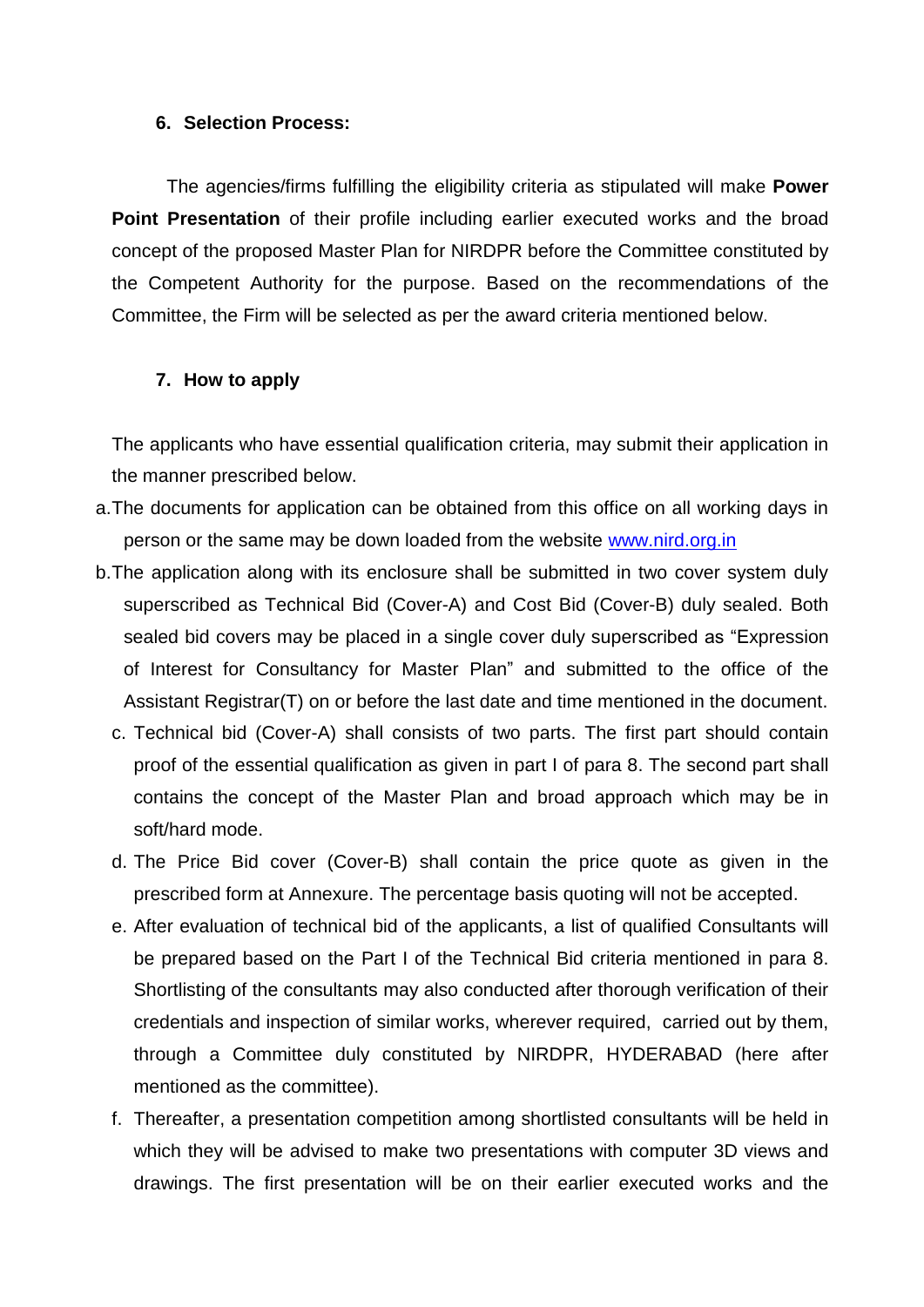second would be on the concept of the Mater Plan submitted in cover-A **OR** it's improved version (if any).

# **8. Evaluation of the Bids**

The financial bids of only those Architects who qualify according to the criteria given Part I below will be opened and evaluated along with the presentation as per criteria given in the Part II below. All other cost bid documents will be returned to the applicants unopened. The cost bid will be opened after due intimation to the successful applicants of the technical evaluation for the date and time of opening.

#### **Part-I**

| S.No        | <b>Description of Item</b>                       | <b>Yes/No Attached Documents</b> |
|-------------|--------------------------------------------------|----------------------------------|
|             | The firm having Associate/ Fellow Members of     |                                  |
|             | "The Indian Institute of Architects" and         |                                  |
| a           | Registered Architect, "Council of Architecture", |                                  |
|             | New Delhi, India or those on appropriate list of |                                  |
|             | P&T, MES, Railways and state PWD.                |                                  |
| $\mathbf b$ | Should have experience in the field for not less |                                  |
|             | than 10 years, as on August 2017.                |                                  |
|             | Should have an annual turnover of not less than  |                                  |
|             | Rs 5 Crores (similar architectural consultancy   |                                  |
| C           | fees) on an average which should be duly         |                                  |
|             | audited by a Chartered Accountant.               |                                  |
| d           | The firm should have PAN and GST registration.   |                                  |

# **Part-II**

| SL.No          | Technical Evaluation Criteria/ rating to be assessed based on the<br>Presentation                                                                                                                                                   | <b>Points</b> |
|----------------|-------------------------------------------------------------------------------------------------------------------------------------------------------------------------------------------------------------------------------------|---------------|
| $\overline{1}$ | Design concept consisting of models and drawings based on:<br>a. Compliance with the main themes and functional<br>requirement of the project - (20 Marks)<br>b. Originality of the concept and innovation in design- (10<br>Marks) | 70            |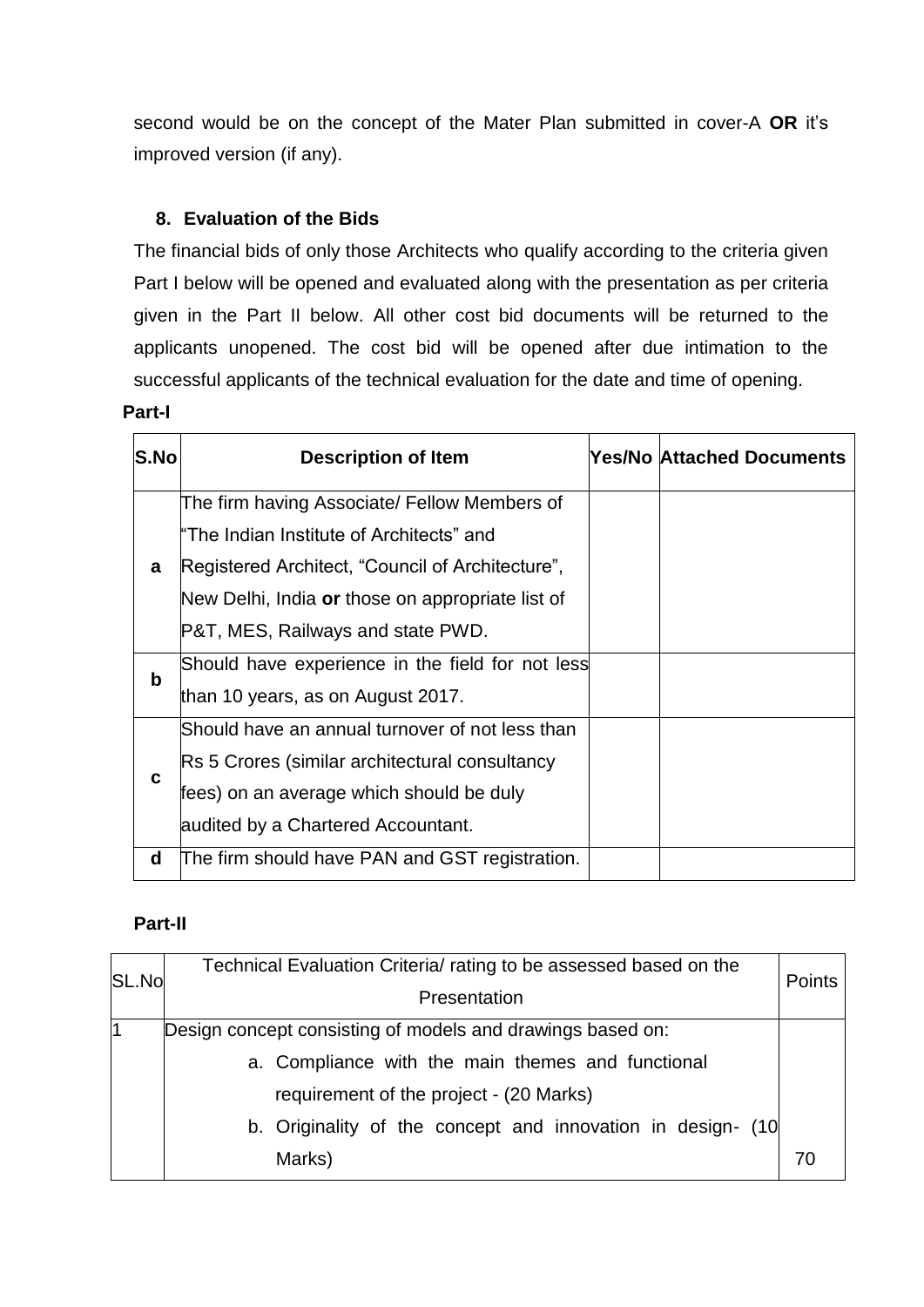|                |          | c. The Master plan phasing, approach for speedy and ease of                |     |
|----------------|----------|----------------------------------------------------------------------------|-----|
|                |          |                                                                            |     |
|                |          | construction - (10 Marks)                                                  |     |
|                |          | d. Space and design efficiency (10 Marks)                                  |     |
|                |          | e. Sustainability, ease and cost towards maintenance of the                |     |
|                |          | facilities provided in the campus -(10 Marks)                              |     |
|                | f.       | Prominent awards if any received by the organization or                    |     |
|                |          | main promoters-(10 Marks).                                                 |     |
| $\overline{2}$ |          | Organizational set up including staff strength, infrastructural facilities | 10  |
| 3              |          | Consultant / Associates including in-house capabilities for various        | 10  |
|                | services |                                                                            |     |
| 5              |          | Incorporation of Green Building concepts in design (as per                 | 10  |
|                |          | Green Rating in Integrated Habitat Assessment as adopted by Ministry       |     |
|                |          | of New and Renewable Energy, Government of India)                          |     |
|                | Total    |                                                                            | 100 |

g) The final selection procedure will be based on the marks obtained in the Technical bid/Presentation and the weightage given to the cost quoted by the applicant. A 70% weightage will be given to the Technical bid/Presentation rating and 30% weightage to the Financial bid. The bidder who scores highest in the combined scoring will be selected for the work.

# **9. Terms and Conditions**

- i. The selected consultant will be required to execute an agreement with NIRDPR, Hyderabad. The bid document shall form part of the Agreement. The work shall be carried out as per CPWD Specifications.
- ii. The applicants are requested to quote their fee after taking into consideration the conditions of cost bid, comprehensive services to be rendered by the Architect, schedule of payment, time schedule, compensation for delay, abandonment of work, termination, arbitration, determination of rescission of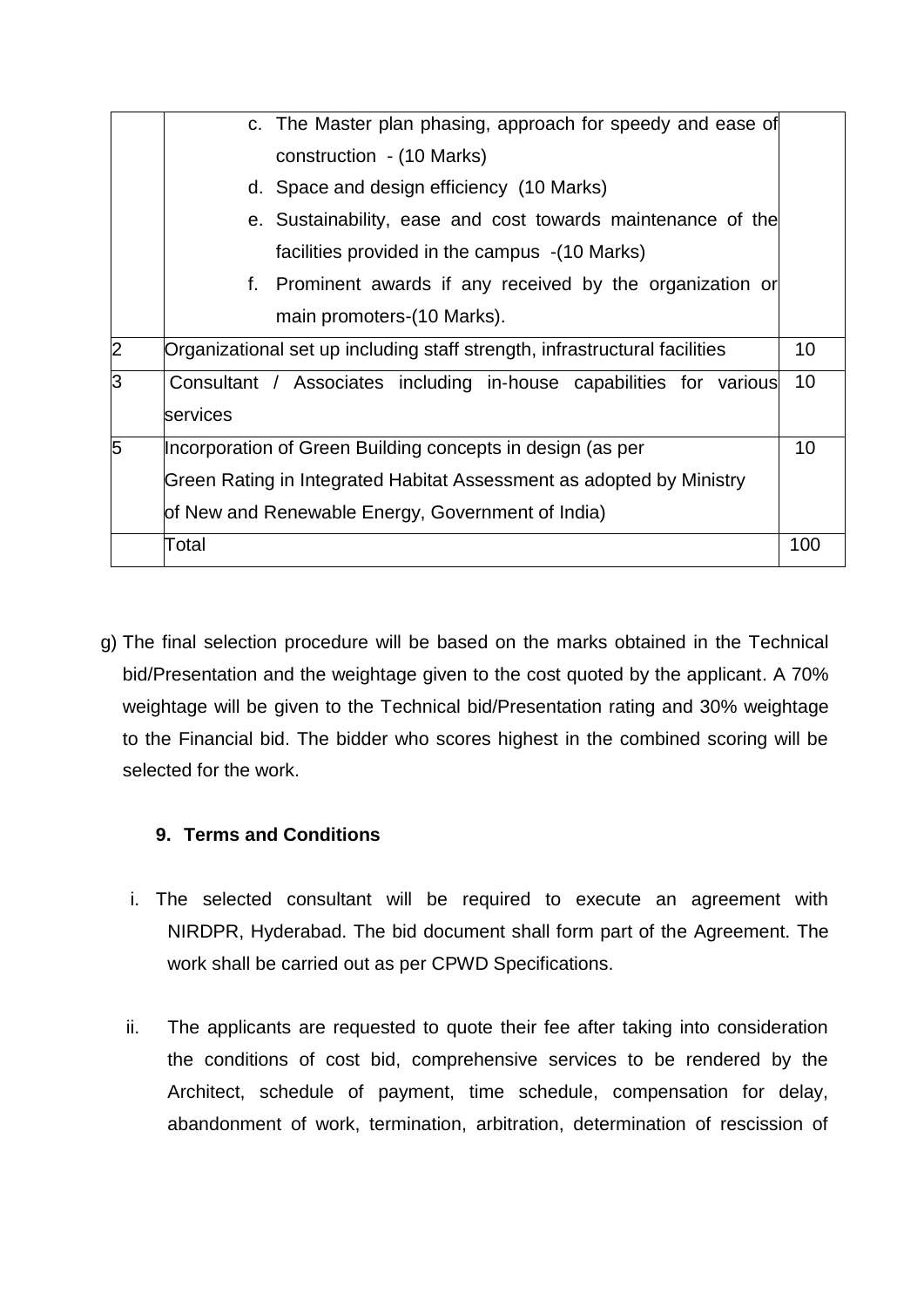agreement, general and exclusion clause etc. mentioned in the cost bid document.

- iii. Without being liable for any damages or obligation or assigning any reason to the applicant, NIRDPR, HYDERABAD reserves the right to ‐
	- a. Amend the scope and value of work.
	- b. Restrict the short listing of firms to any number deemed suitable by it.
	- c. Reject any or all of the applicants.
- iv. Any effort on the part of the applicant or his agent to exercise influence or to pressurize the employer would result in rejection of his application. Canvassing of any kind is strictly prohibited.
- v. In the event of any dispute, difference or question arising concerning this consultancy, the matter shall be referred to the Technical Committee and based on its recommendations, DG, NIRDPR's decision is final and binding to the both parties.
- vi. The price quoted will be inclusive of all applicable taxes. Any tax or levy of tax such as GST, labour-cess etc. as imposed by the Government of India, State Government or local authorities for consultancy services would be borne by the consultant which may either be deducted at source by the Authorities or deposited by the Architect/Consultant at his own level with the concerned authority meaning by that nothing extra shall be paid to the consultant over and above the agreed fees/amount.5% security will be deducted from the running payments/bills to be submitted by the consultant/Architect and shall be realized after completion of the project to the entire satisfaction of the incharge.
- vii. The successful bidder's transportation charges from it's headquarters to the Institute and back for two members of it's team will be borne by the Institute for preparing the Master Plan.
- viii. The architect firm should furnish the certificate that "I/we hereby declare that I/we have not been black-listed, debarred/suspended by any Govt. /semi govt/autonomous bodies./corporation/Pvt.Organizations during the last seven years."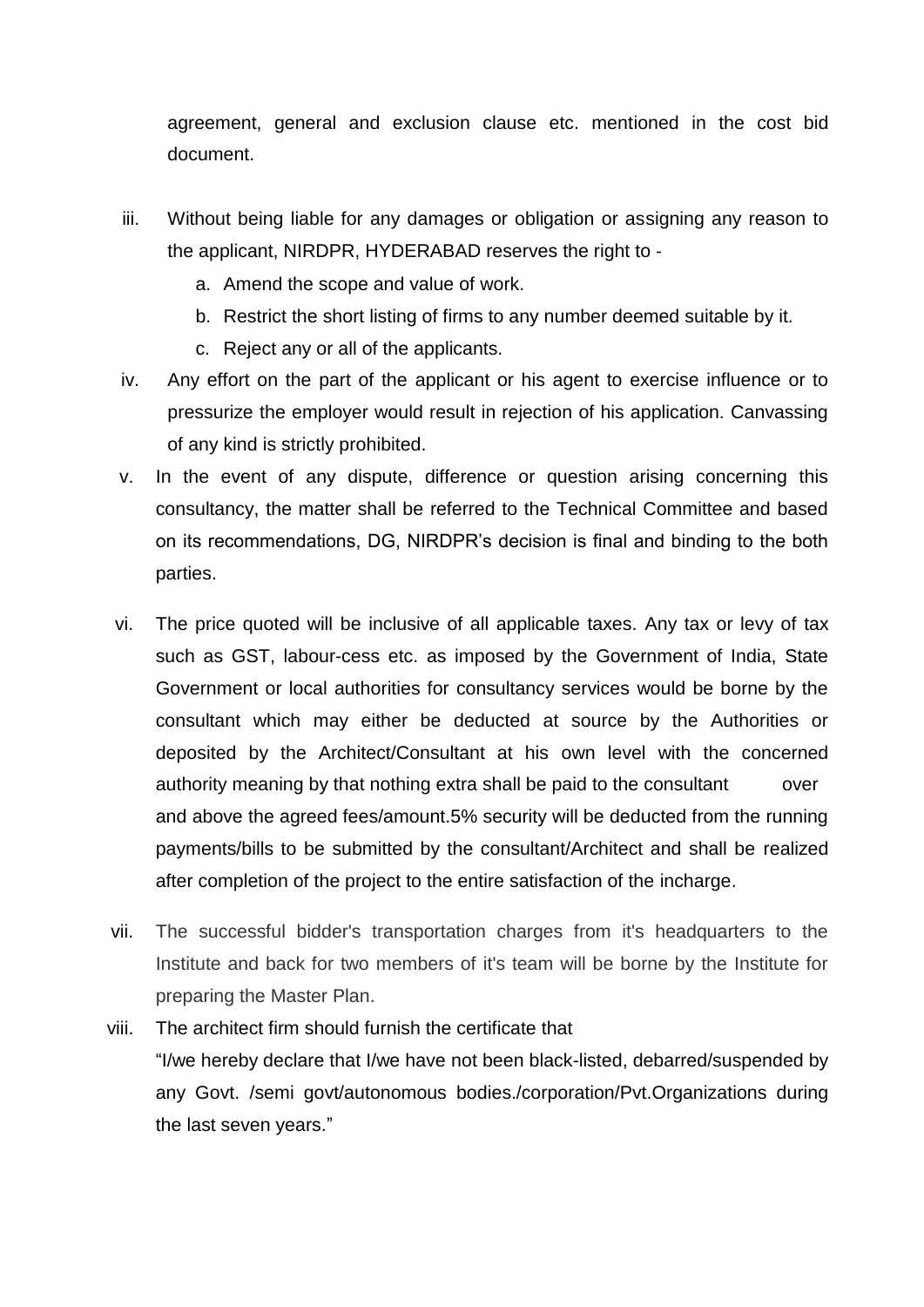- ix. The tender for the works shall remain open for acceptance for a period of **NINETY (90) DAYS** from the date of opening of tender/ ninety (90) days from the date of opening of financial bid (strike out as the case may be). If any tenderer withdraws his tender before the said period or issue of letter of acceptance, whichever is earlier or makes any modifications in the terms and conditions of the tender which are not acceptable to **the institute, then the Competent authority shall, without prejudice to any other right or remedy, be at liberty to forfeit 50% of the said Earnest Money as aforesaid Further the tenderer shall not be allowed to participate in the re-tendering process of the work.** In the event the agency/firm whose tender is accepted and the award letter issued, fails to commence the work "along with change in scope, if any" in the prescribed time or abandon work before its completion, **NIRDPR shall without prejudice to any other right or remedy be at liberty to forfeit the whole of the Earnest Money.**
- x. This Notice Inviting Tender/EOI shall form a part of the contract document. The successful agency/firm, on acceptance of his tender by the accepting authority, shall, within 15 days from the stipulated date of start of the work have to sign the contract which includes the notice inviting tender, all the documents including additional conditions, specifications,

# **10 COPYRIGHT**

i. All these drawing shall become the absolute property of the NIRDPR, Hyderabad and the consultant shall have no right to use the same anywhere else. Such drawings and designs shall not be issued to any other persons, firm or authority or used by the Consultant for any other project. No copies of any drawings or documents shall be issued to anyone except by NIRDPR, HYDERABAD and /or it's authorized representatives.

ii. All design calculations along with original Architectural drawings on computer floppy/CDs shall be submitted for record and shall be the property of NIRDPR, HYDERABAD.

> Assistant Registrar (T) NIRDPR, Hyderabad.